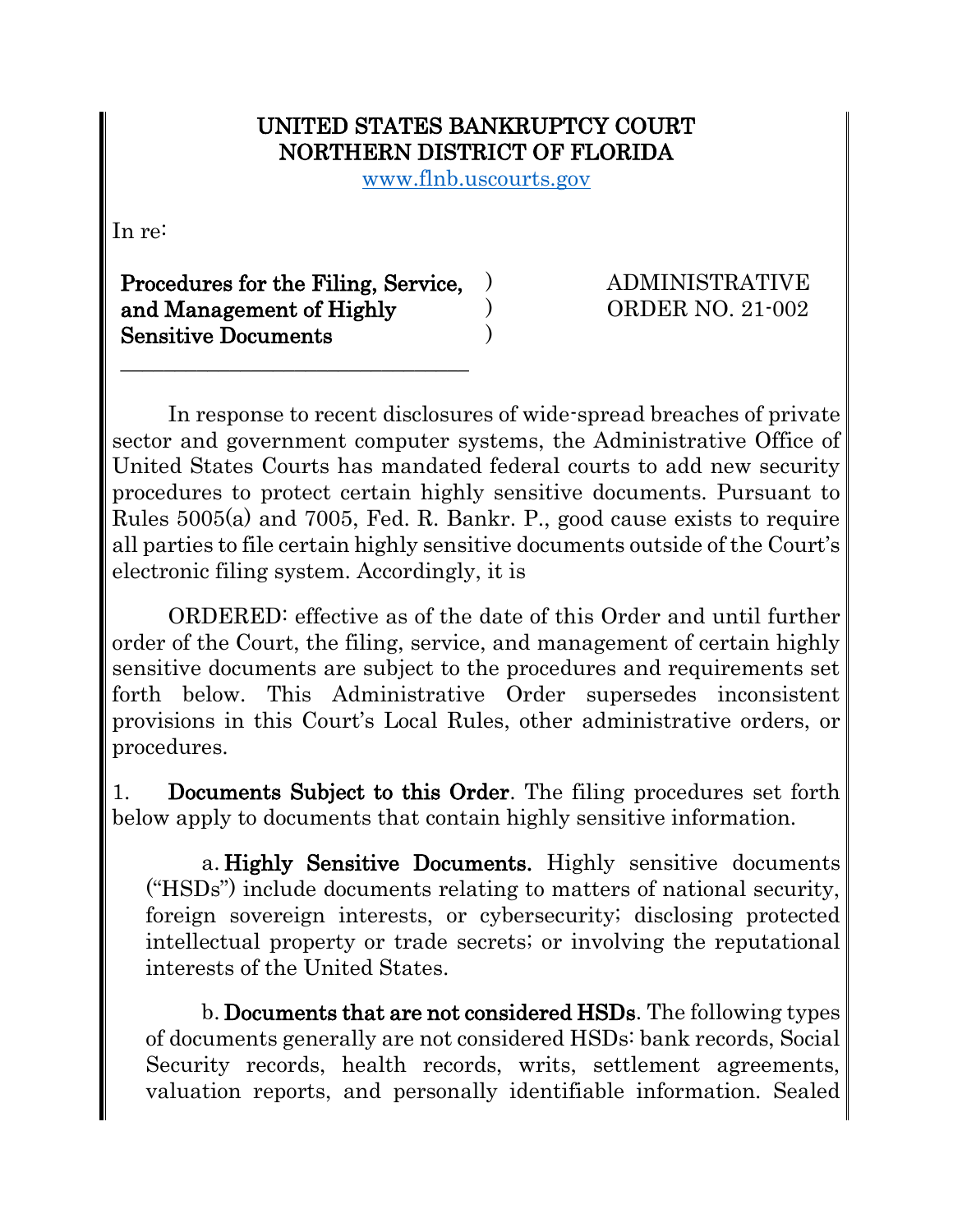filings in most bankruptcy cases and adversary proceedings are not sufficiently sensitive to require HSD treatment and may continue to be sealed in the court's case management system as provided in the Administrative Procedures for Filing, Signing, and Verifying Pleadings and Papers by Electronic Means authorized by Standing Order No. 11.

2. Motions to Treat a Document as an HSD. A party seeking to file an HSD first must file a motion and obtain an order authorizing the treatment of the filing as an HSD. The motion must explain why the document constitutes an HSD under the criteria set out in this Order or why it otherwise should be subject to the heightened protection of HSDs.

a. Represented parties. A represented party must file a motion to treat a document as an HSD electronically via the Court's electronic filing system and submit a proposed order as provided for in this Court's Local Rules. A copy of the proposed HSD must be mailed to the Tallahassee clerk's office and must not be filed electronically.

b. Unrepresented parties. A party who is not represented by an attorney must file the motion by: filing a paper copy of the motion with the clerk's office; emailing or faxing the motion to the clerk's office pursuant to Administrative Order 20-005; or filing the motion in accordance with filing procedures posted on the Court's website, www.flnb.uscourts.gov. A copy of the proposed HSD must be mailed to the Tallahassee clerk's office and must not be filed with the motion.

c. Delivery of the HSD to the Court. As soon as practicable after the motion is filed, the filing party must deliver to the clerk's office in Tallahassee, Florida (110 East Park Ave., Ste. 100, Tallahassee, FL 32301) two (2) paper copies of the proposed HSD. The proposed HSD must be placed in a sealed envelope marked "HIGHLY SENSITIVE DOCUMENT FILED PURSUANT TO ADMINISTRATIVE ORDER 2021-02, Re: Case No. \_\_\_\_, Motion  $(Doc. #$ ...)." and must have a copy of the appropriate case caption page (with confidential information redacted) attached ("Inner Envelope"). The Inner Envelope must then be placed in a larger envelope ("Outer Envelope") that is addressed to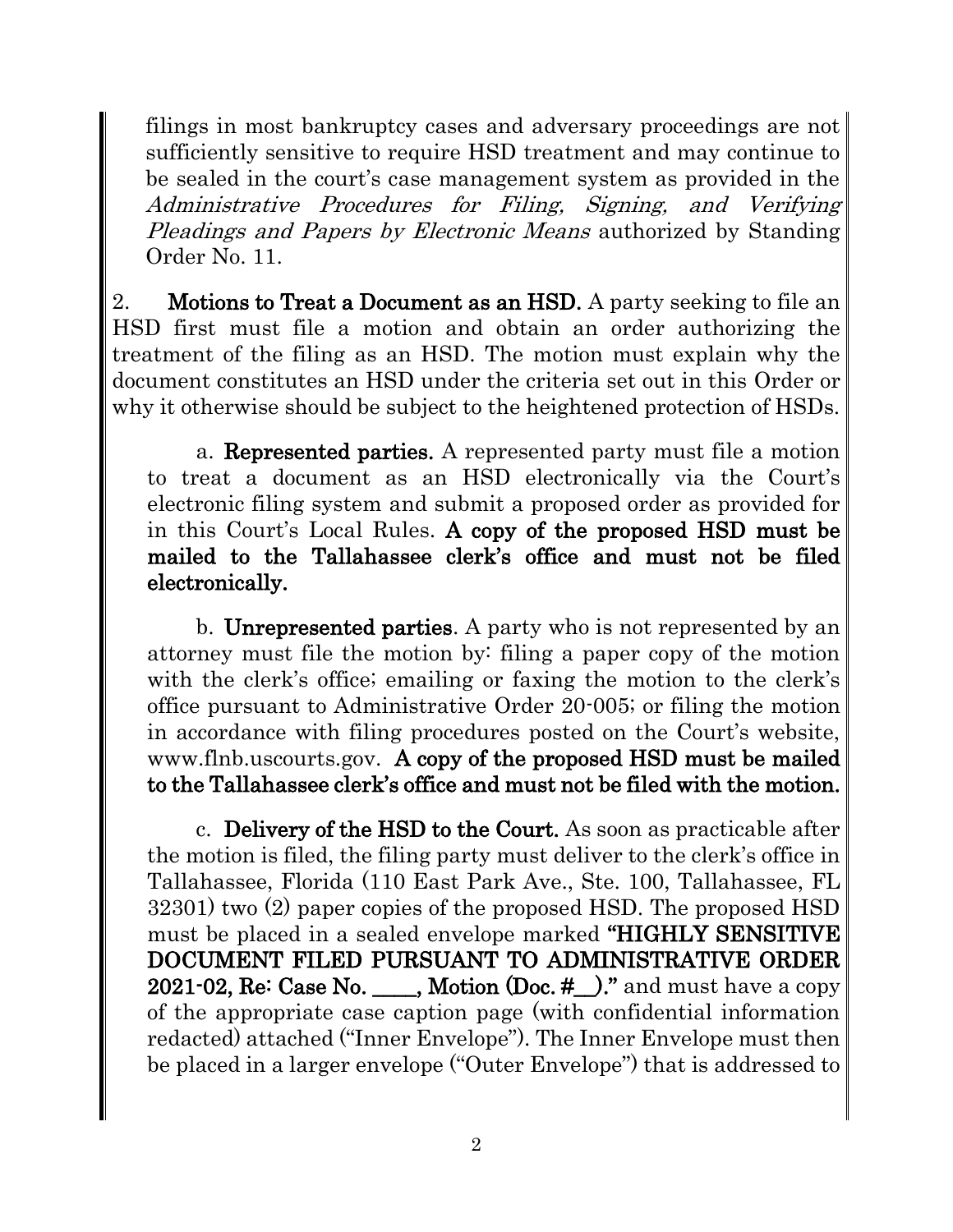the judge assigned to the matter. The Outer Envelope must NOT have any indication that a proposed HSD is enclosed.

d. Service. The filing party must serve the motion and the proposed HSD on the appropriate parties as provided for in the applicable Federal Rules of Bankruptcy Procedure, this Court's Local Rules, and any other order of the Court. The proposed HSD must be delivered to the appropriate service parties in the form of a paper copy. The filing party must file a certificate of service in accordance with this Court's Local Rules.

3. Orders. If appropriate, the Court may set the motion for hearing. Otherwise, the Court will issue an order on the motion.

a. Order granting the motion. If the Court enters an order granting the motion, the order will be entered on the case docket. The clerk's office will make a "text-only" docket entry in the Court's electronic filing system indicating that the document designated as an HSD was filed with the Court and that it will be maintained in a secure location.

b. Order denying the motion. If the Court enters an order denying the motion, the order will direct the clerk to dispose of the proposed HSD by returning it to the filer at the filer's expense, allowing the filer to retrieve it, or allowing the document to be filed under seal electronically.

c. Resolution of Disputes. Any dispute as to whether a document is an HSD will be resolved by the presiding judge or, when no presiding judge is assigned, the chief judge.

4. Maintaining and service of highly sensitive court orders. If the Court determines that an order contains highly sensitive information, the clerk's office will file and maintain the order in a secure paper filing system and will serve paper copies of the order on appropriate parties via U.S. mail or other courier service.